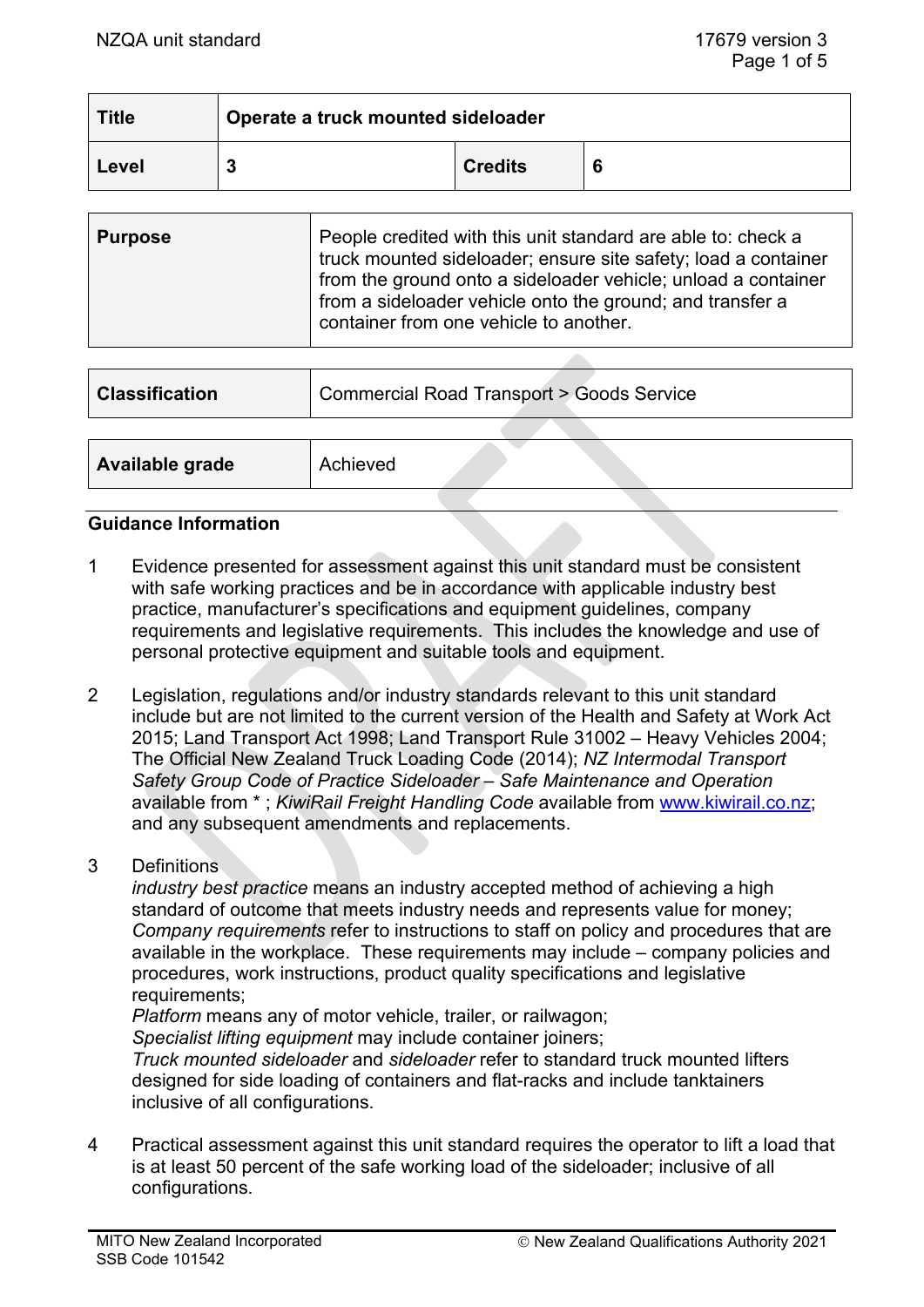# **Outcomes and performance criteria**

# **Outcome 1**

Describe truck mounted sideloader operations.

#### **Performance criteria**

1.1 Load lifting capacity for sideloader, in terms of maximum rates capacity, is described.

Range load lift charts, SRT, vehicle stability.

- 1.2 Sideloader configuration and loading ability are described relative to capability to cart containers on-road.
- 1.3 The driver safe zone is described.
- 1.4 The use of documentation relevant to operating a sideloader is described.
	- Range may include carters note, customer delivery order, dangerous goods declaration.
- 1.5 Preparations to operate a sideloader are described.
	- Range pre-drive sideloader vehicle safety check may include visible vehicle damage, evidence of lifting chain and lug certification, safety lockout systems, safety signage, e-stop button, consumables; diesel, coolant, hydraulic fluid;
		- site safety check may include on-site requirements, traffic management plans, safety signage, communication with other personnel onsite, site inductions, overhead obstructions; powerlines; environmental conditions check may include – ground conditions; nature of the surface, ground load-bearing strength, slope; weather; wind strength and direction; proximity of other containers or obstructions.
- 1.6 The effects and limitations on lift capacity of arm and leg outreach are described.
- 1.7 Loading, unloading and transferring procedures for a sideloader and container are described.
	- Range loading a container from the ground onto a sideloader vehicle, unloading a container from a sideloader vehicle onto the ground, transferring a container from a sideloader vehicle to a receiving vehicle.

### **Outcome 2**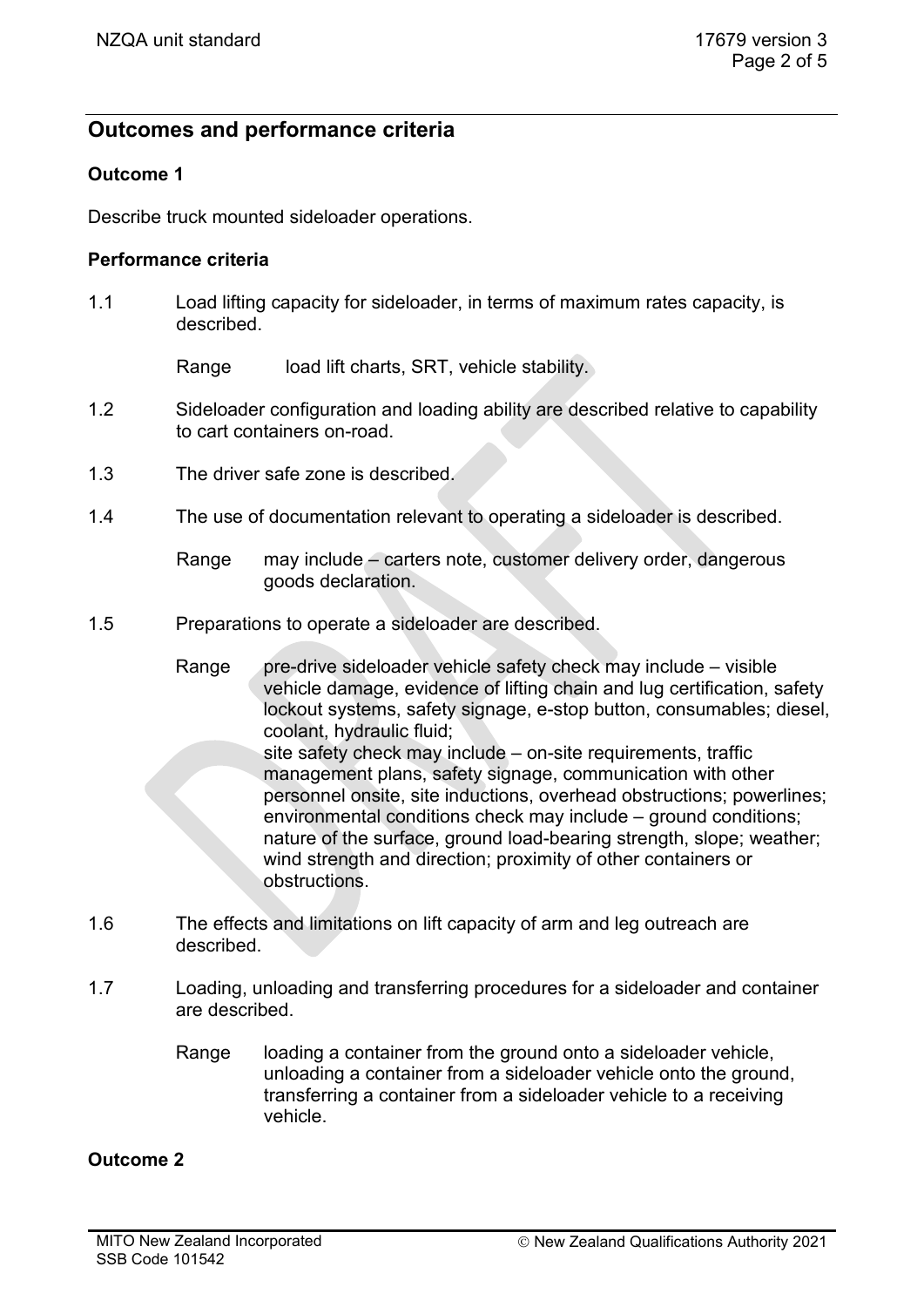Check a truck mounted sideloader.

### **Performance criteria**

- 2.1 Load lifting capacity for the sideloader is identified in terms of the maximum rated capacity.
- 2.2 The sideloader, lifting assemblies and specialist lifting equipment are checked for serviceability, suitability for the task and readiness for operation.

# **Outcome 3**

Ensure site safety.

# **Performance criteria**

- 3.1 Checks are conducted to establish environment conditions.
	- Range may include ground conditions; nature of the surface, ground loadbearing strength, slope; weather; wind strength and direction; proximity of other containers or obstructions.
- 3.2 Site safety is managed.
	- Range may include on-site requirements, traffic management plans, safety signage, communication with other personnel onsite, site inductions, overhead obstructions; powerlines.

# **Outcome 4**

Load a container from the ground onto a sideloader vehicle.

# **Performance criteria**

- 4.1 The container weight is checked to ensure it is within the specified maximum lifting capacity of the sideloader vehicle.
- 4.2 The sideloader is positioned safelyand made ready for lifting, including full deployment of stabiliser legs.
- 4.3 Lifting equipment is attached to the container, checked, and adjusted if required.
- 4.4 The container is lifted, placed onto the sideloader twist locks and secured.
- 4.5 The lifting equipment is removed from the container and the sideloader vehicle is made ready for on-road travel.

### **Outcome 5**

Unload a container from a sideloader vehicle onto the ground.

# **Performance criteria**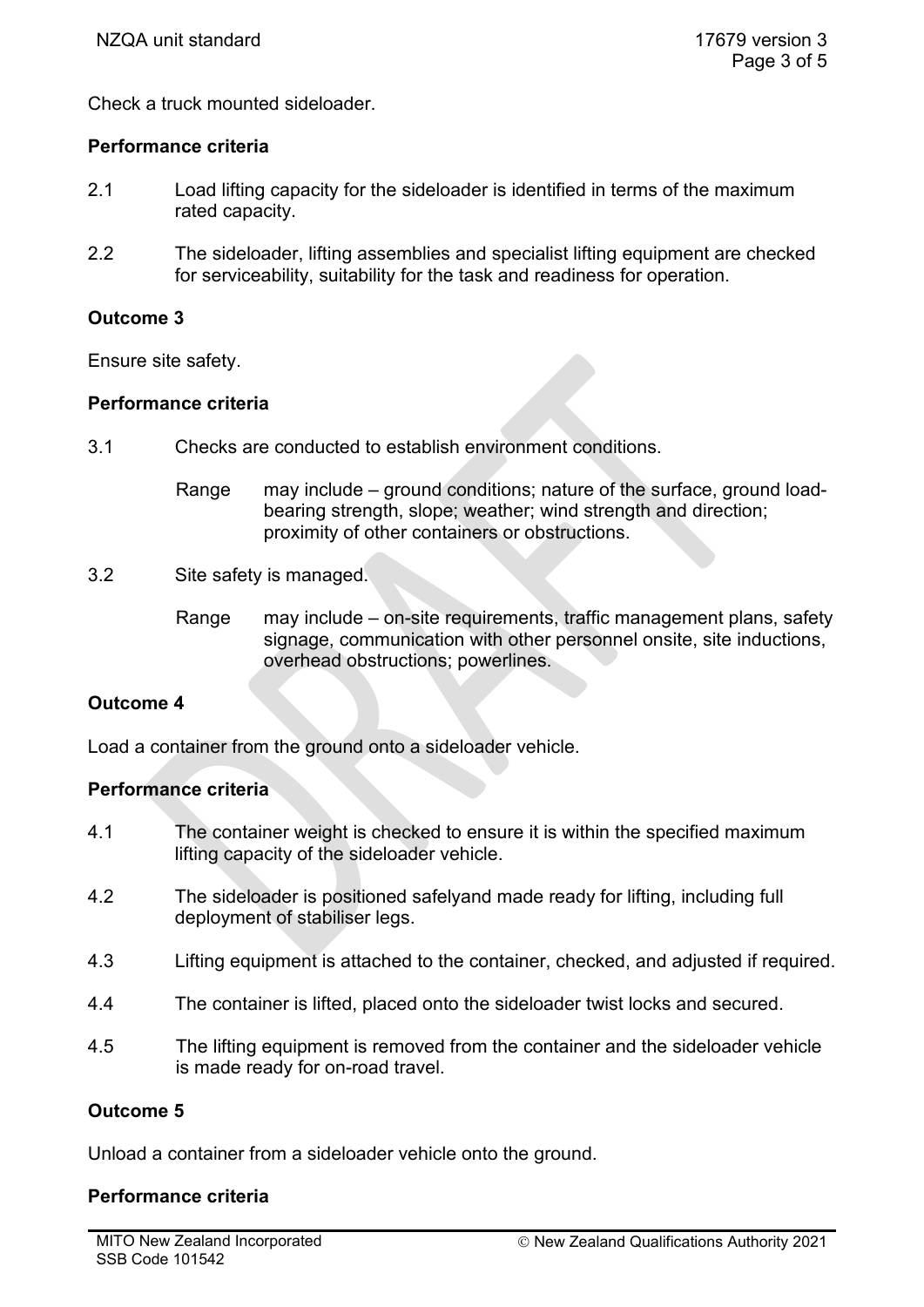- 5.1 The container weight is checked to ensure it is within the specified maximum lifting capacity of the sideloader vehicle.
- 5.2 The sideloader is positioned safely, and made ready for lifting, including full deployment of stabiliser legs.
- 5.3 Sideloader twist locks are unlocked and lifting equipment is attached to the container, checked, and adjusted if required.
- 5.4 The container is lifted and placed on the ground safely.
- 5.5 The lifting equipment is removed from the container and the sideloader vehicle is made ready for on-road travel.

# **Outcome 6**

Transfer a container from one vehicle to another.

Range vehicle may be a road vehicle and/or a rail vehicle.

### **Performance criteria**

- 6.1 A check ensures the receiving vehicle is positioned safely, the vehicle and container are compatible and that the receiving vehicle's load capacity is adequate for the intended load.
- 6.2 The sideloader is positioned safely and meets the intended transfer requirements.
- 6.3 The sideloader is made ready for lifting.
- 6.4 Sideloader twist locks are unlocked and lifting equipment is attached to the container, checked, and adjusted if required.
- 6.5 The container is transferred to the receiving vehicle.
- 6.6 The lifting equipment is removed from the container and the sideloader vehicle made ready for on-road travel.

### **Status information and last date for assessment for superseded versions**

| <b>Process</b> | <b>Version</b> | <b>Date</b> | <b>Last Date for Assessment</b> |
|----------------|----------------|-------------|---------------------------------|
| Registration   |                |             | 31 December 2024                |
|                |                |             | 31 December 2024                |
| <b>Review</b>  |                |             | N/A                             |